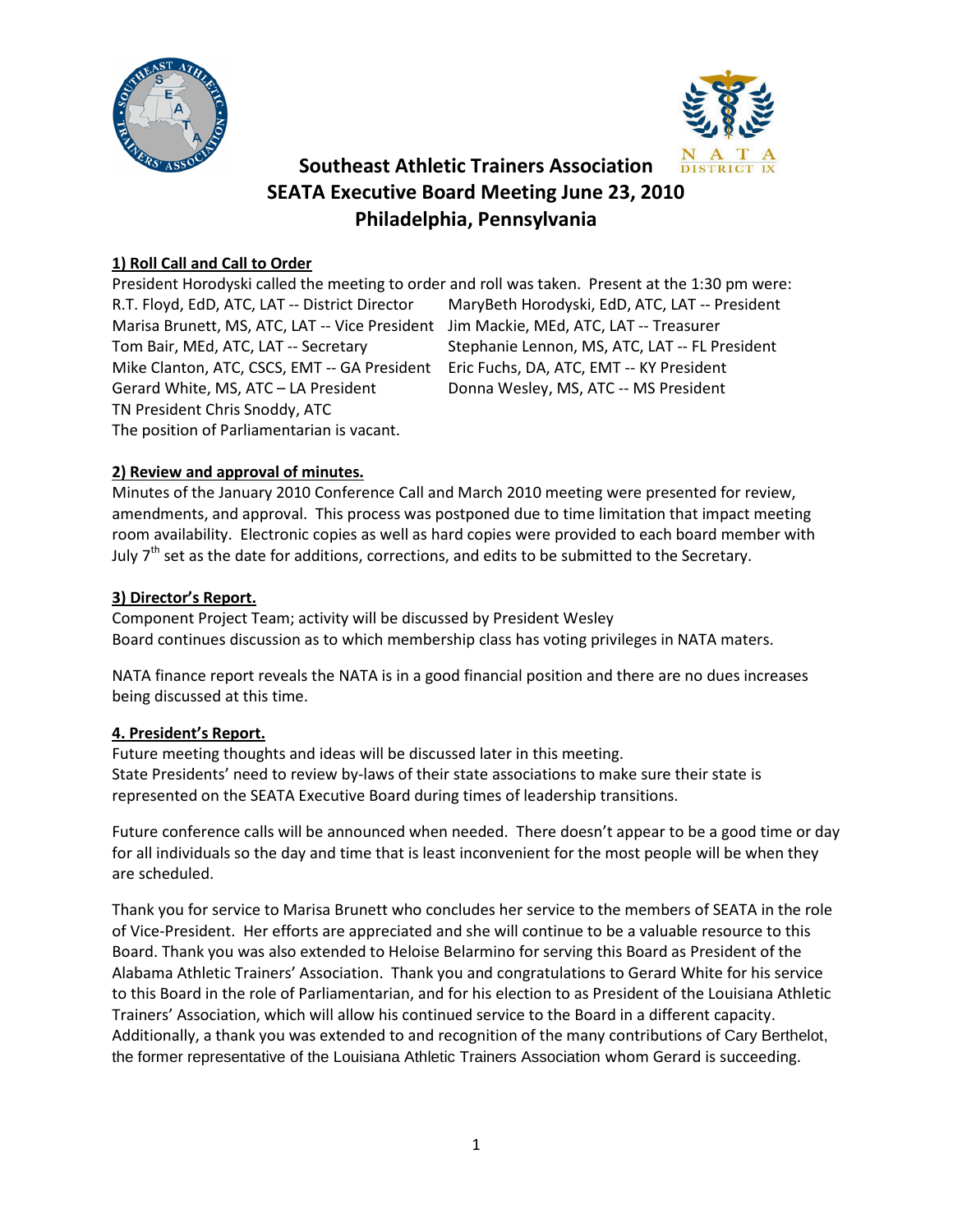## **SEATA Executive Board Meeting June 23, 2010 Philadelphia, Pennsylvania**

## **5. Vice-President's Report.**

Thank you to R.T. for touring the Grand Hyatt hotel in Atlanta as a potential site for the March meeting. The dates will be March 11-13 the guest room charge will be \$139

**A motion made by President Wesley of Mississippi**; To have our next SEATA Clinical Symposium and Members Meeting to be held in conjunction with the Emory sport medicine conference to be held at the Grand Hyatt Buckhead in Atlanta, GA. **The motion was s seconded by President Lennon of Florida. The vote was 7-0-0**

#### **6) Treasurer's Report.**

| <b>Financial Information</b>        |                   |                |              |
|-------------------------------------|-------------------|----------------|--------------|
| Cash Flow Report 1-01-10 to 6-20-10 |                   |                |              |
|                                     | <b>Inflows</b>    | \$194,090.82   |              |
|                                     | Outflows          | \$246,842.36   |              |
|                                     | <b>Difference</b> | $$ -52,526.54$ |              |
| Wells Fargo Advisors Investments    |                   |                |              |
| Value                               |                   | 12-31-2009     |              |
| Value                               |                   | 03-31-2010     | \$240,369.87 |
| Value                               |                   | 04-30-2010     | \$241,841.50 |

Finance Committee Meeting will be scheduled in September or October online.

Question: Would the Board authorize the opening of a Money Market Account to place a portion of the general checking account funds in the MM Acct. for a better return on investment during low periods of activity? Transactions could be monitored by prior notification of the Finance Committee so this is not an independent activity. Rationale: There are periods of time we have 50-100k sitting with very little investment return which it would gain in a MM Acct. There would be no financial liability on our part.

## **7) Secretary's Report.**

A) 'District at a Glance' report was emailed to the Executive Board and 'State Membership Roster Report' was emailed to Executive Board and State Secretaries prior to this meeting.

B) I have started reviewing and update P&P manual, most recent hard copy is revised in Aug. of 2005 and most recent electronic version is July of 2008. Reviewing meeting minutes that I have and checking P&P manual to ensure it reflects Board actions (e.g. last board mtg. the Board voted to disband the Life Balance Project Team) When completed will present changes to in P&P manual to be voted on.

C) Communication Committee report: Working on recruiting members to activate this committee; starting with State Secretaries, and will accept others to address the expectations of this committee, as well as utilizing social networking opportunities; facebook, twitter, youtube, MySpace, zoperia, glink, linkedin, etc. Will start facebook and twitter; these are free/cheep, viral, accessible, and are being used by our membership.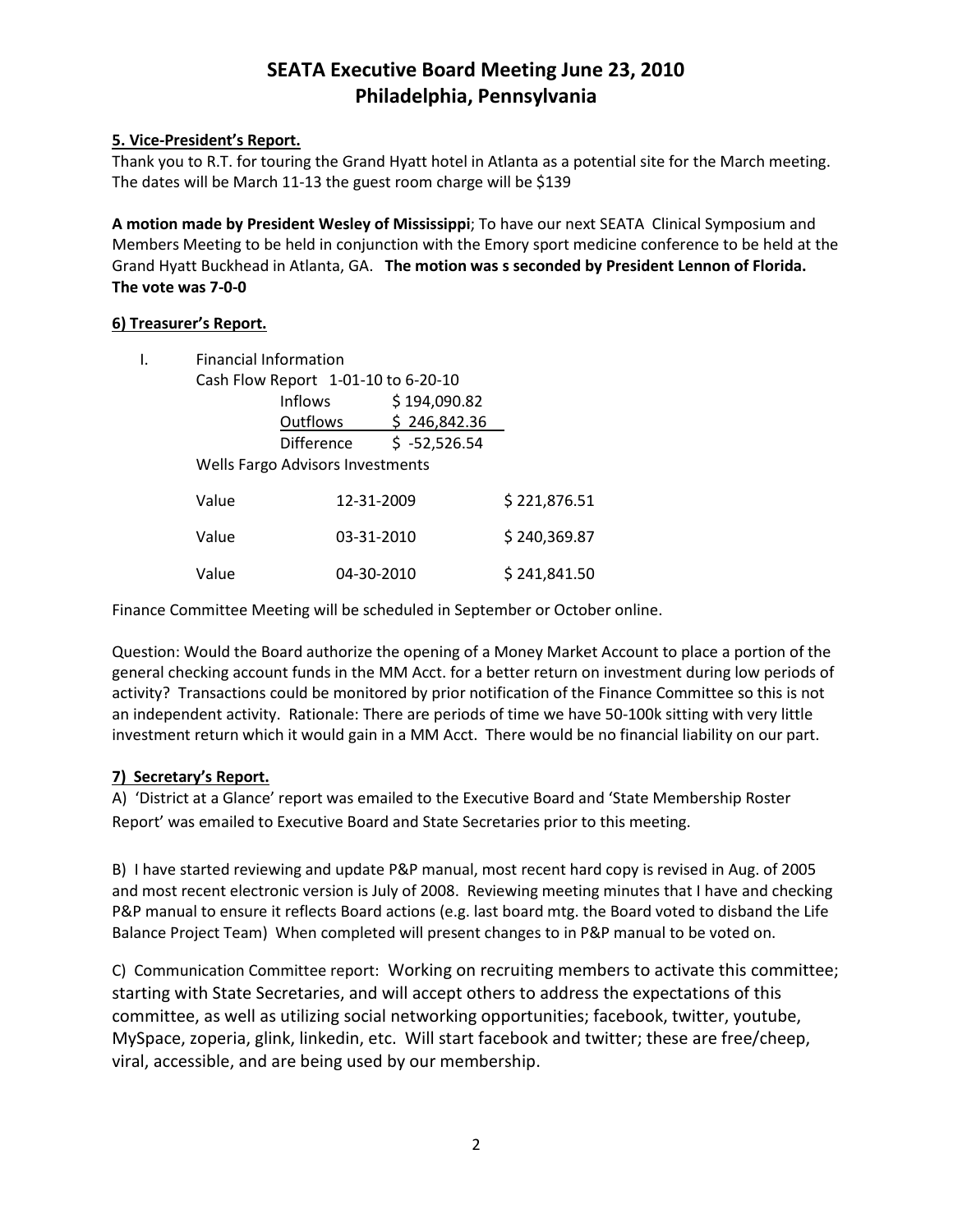## **SEATA Executive Board Meeting June 23, 2010 Philadelphia, Pennsylvania**

#### **8) 20 Year Pin.**

President Fuchs of Kentucky led discussion regarding the manufacture of 20 year pins. He and President Snoddy of Tennessee presented, previously via email to all Board members and all indicated receipt of this email, two options for the 20 year award design. **President Snoddy of Tennessee motioned** that the option 'Draft for SEATA\_20YearAward\_Pin1.JPG' be sent to a manufacture for further refinement and said manufacture will provide no more than 3 style options. The **motion was seconded by President White of Louisiana**. **The motion passed 4-3-0**

#### **9) Run-off Elections.**

Mississippi President Wesley led discussion of potential by-law changes, proposed by the Elections Committee' dealing with run-off elections. The Elections Committee will take the feedback from the Board and present changes to the proposed by-law change to the Board via email by July  $7<sup>th</sup>$  2010.

## **2.1.2b Nomination(s)**

The Certified - Regular and Certified – Retired members of SEATA will propose nominations for SEATA officers. The Secretary will announce upcoming regular elections and the call for nominations to the membership by mail, and/or through applicable computer technology, by July 1st, prior to the end of the respective term of office. Nominations are to be made in writing to the Secretary of SEATA or to the SEATA Elections Committee Chair. Nominations shall close by the following August 15th and ballots distributed to the membership by mail, and/or applicable computer technology, by September 15th. Voting shall be completed by October 15<sup>th</sup> and election results announced to the membership by November 1st.

Election shall be by a majority popular vote. In the event of natural disaster, and/or other major unpredictable event, the Executive Board may alter the above timeline.

#### **2.1.2c Election to Office**

Voting shall be by mail, and/or through means of online voting with the advancement of applicable computer technology.

**2.1.2c1** Election of a SEATA Officer will require a majority of valid votes duly received from the voting membership of SEATA, in accordance with SEATA election procedures.

**2.1.2c2** An election which no candidate meets Article 2.1.2c1 above, then the SEATA Elections Committee shall announce a Run-0ff Election by November 1st. The SEATA Elections Committee Chair, in accordance with SEATA election procedures and approval of the Executive Board, shall announce a run-off ballot of the top two candidates, who did receive the most valid votes as prescribed in Article 2.1.2c1. Run-off ballots are to be distributed to the membership by November 15th with voting completed by December 15th and final election results announced to the membership by January 1st. In the event of natural disaster, and/or other major unpredictable event, the Executive Board may alter the above timeline.

#### **10) Parliamentarian**

President Horodyski request name of individuals to fill the vacant Parliamentarian of SEATA be forwarded to her. Several were suggested; any others are to be forwarded to President Horodyski by July  $7<sup>th</sup>$ .

## **11) StarTRACK**

Treasurer Mackie provided to the Board an update on the StarTRACK program and reminded the board that they will have the opportunity to have new member enroll in the program in the winter of 2011.